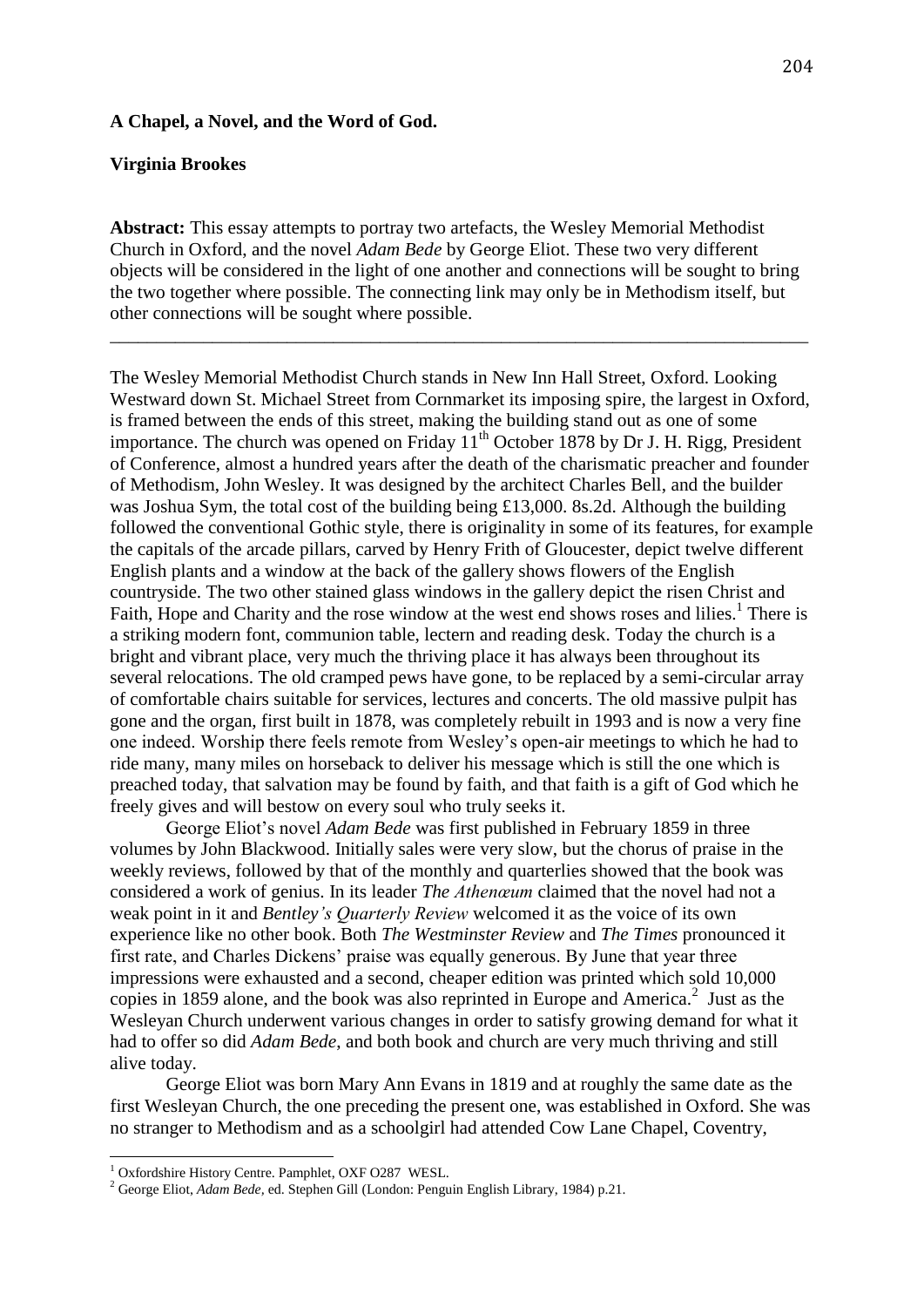where the preacher was Francis Franklin, whose theology interested the young Eliot. It was, however, her Methodist aunt, Mrs Samuel Evans on whom Dinah Morris, a principal character in *Adam Bede* was based. Eliot saw her aunt as a truly religious soul in whom the love of God and love of man were fused together.<sup>3</sup>

Adam Bede<sup>4</sup> is a novel which, above all, challenges assumptions, and Dinah Morris, the attractive young Methodist preacher reveals in her sermon on the Green at Hayslope that things are not quite as they might seem in this tranquil village. Eliot portrays a commonly accepted view of a rural community inhabited by stereotypical English country figures, the buxom farmer's wife with her pretty dairymaid and spotless, cosy kitchen, a jolly publican, a handsome and wealthy young squire and an easy going vicar all living together in tolerable forelock-pulling harmony, each knowing his or her own place in the scheme of things and each accepting it as right and ordained by God. It is only when Dinah comes to Hayslope to preach that we begin to see beneath the surface of their seemingly idyllic world and realise that the many undercurrents she reveals could be the portent of something troubling, and the more the reader is shown beneath the surface the more possible other interpretations become. Dinah's text for her sermon on the Green was taken from Luke 4:18:

The Spirit of the Lord is upon me because he hath sent me… to preach deliverance to the captives, and recovering of sight to the blind, to set at liberty them that are bruised.

This was also the text for Wesley's first sermon.<sup>5</sup> Dinah speaks of what she knows, the conditions of poverty around her, and returns to the theme again and again. She speaks in concrete terms, and includes her story of seeing Wesley. This opening affirmation grows out of actuality, but then she sows the seeds of doubt into the minds of her listeners, asking how we know God cares for us any more than we care for the worms in our gardens, 'for our life is full of trouble, and if God sends us good, he seems to send bad too.<sup>56</sup> Then she moves on to the penetrating question of what we should do if we lose his friendship, for there is no other to befriend the poor, and can we, poor mortals, depend on God's friendship? She has so far created expectancy in her listeners, but withdraws from her own question, and exchanges actuality for narrative, exchanging the present for the past when she says Jesus *once* helped the poor and how we would love such a man should we see him. She then moves back to the present and the most dramatic moment of her sermon, when she addresses her listeners as lost sinners, in a state of wilful darkness and disobedience to God. This was designed to frighten them, as she spoke of the sufferings of the saviour and how he had opened the way to salvation for all of us if only we would listen. Dinah's voice became rapid and agitated as she appealed to first one and then another to turn to God, but her only convert on this occasion was Chad's Bess who had been intently studying the preacher throughout wondering what it would be like to live a life like Dinah's, giving up earthly pleasures for the simplicity of a preacher's life. Poor Bess suddenly felt that God was judging her and was very near, as Dinah said 'See…' fixing her eyes on a point above the heads of the people 'see where our blessed Lord stands and weeps and stretches out his arms towards you… see the print of the nails on his dear hands and feet.' She then turned to Bess and addressed her personally as a lost sinner who thought only of earrings and fine gowns and to whom God would eventually say 'Depart from me into everlasting fire.<sup>7</sup>, when poor terrified Bess threw down her earrings and burst

 $\overline{\phantom{a}}$ 

<sup>3</sup> Frederick Karl, *George Eliot: a Biography* (London: Harper Collins, 1995) p.321.

<sup>4</sup> George Eliot, *Adam Bede,* ed. Margaret Reynolds (First published 1859) (London: Penguin Classics, 2008) from which all further references will be quoted).

 $<sup>5</sup>$  Ibid. pp.610-11 (note 15)</sup>

 $6$  Ibid. p. 30

 $<sup>7</sup>$  Ibid. p. 34</sup>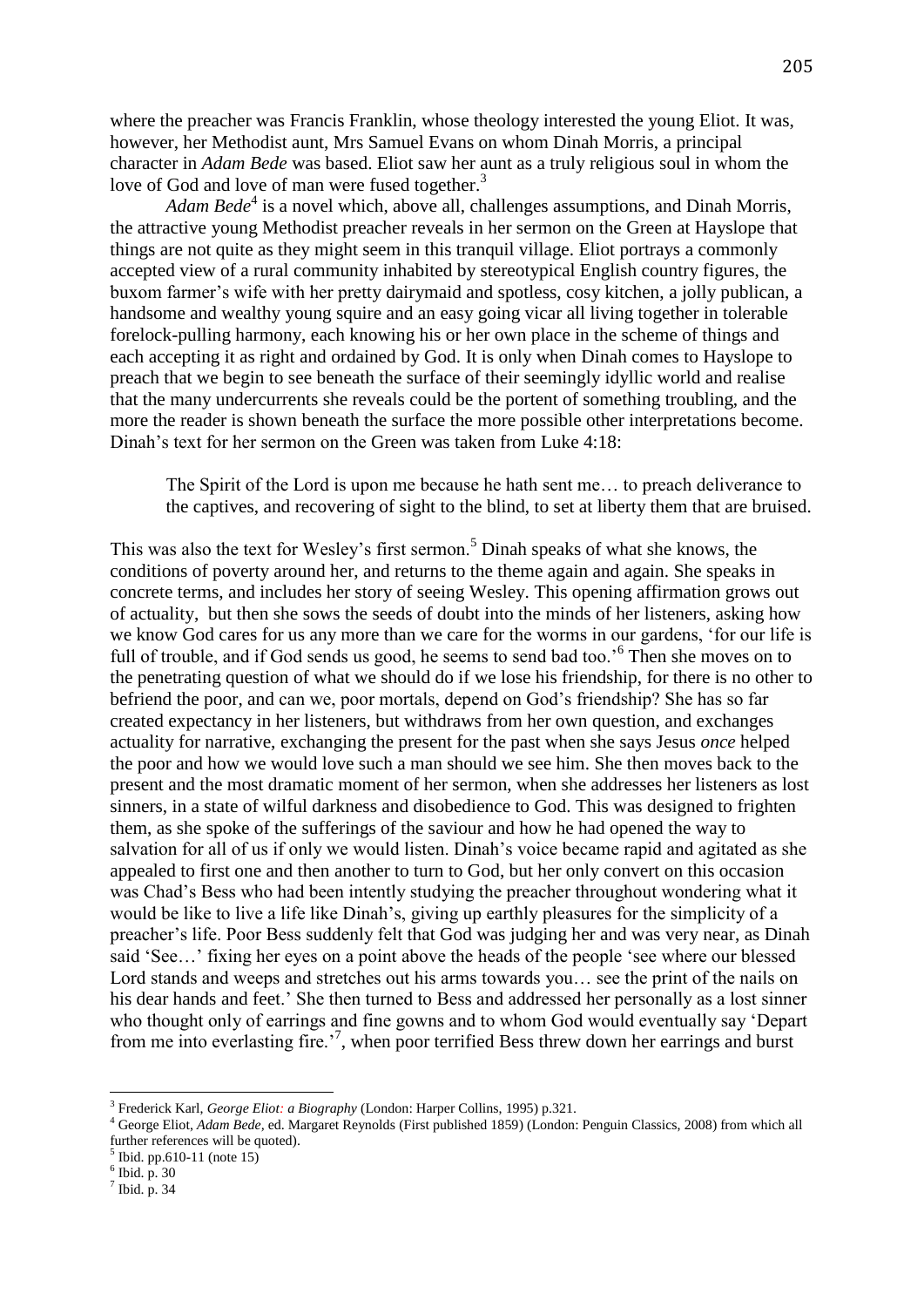into a fit of hysterical weeping. Dinah then finished her sermon with the personal appeal that she might share her own joy at conversion with others.

 The early Methodists, especially the women, employed this rhetoric in their preaching as their usual pattern, mixing Biblical allusions, personal testimonies, direct appeal and a call to an active spiritual life, a message which ran in a circle from reality, through doubt to certainty, then through fear and hallucination and back to reality, a cycle in which the desires of the socially alienated were conflated with their fears. In this sermon Eliot was trying to show what an insignificant and ineffectual force Methodism was in areas of relative rural prosperity.

 Dinah Morris, of all the major characters in *Adam Bede* is probably the only one who remains stable. She is just what she seems, reliable and dependable and with absolute faith in Wesley himself and his teaching. She recalls at the beginning of her sermon how she was taken by her aunt Samuel to hear Wesley preach out of doors. She remembers his face well:

he was a very old man, and had very long white hair; his voice was very soft and beautiful, not like any voice I had ever heard before […] this old man seemed to me such a different sort of man from anybody I had ever seen before that I thought he had perhaps come down from the sky to preach to us…'<sup>8</sup>

The year of Dinah's memory must have been about 1783, and she might have added that he wore a white stock, simple black clothes and no buckles at the knee. Dinah models her life on Welsey, and, like him has an absolute belief in the necessity of conversion. Of the two conversions in Adam Bede, that of Chad's Bess was probably temporary. But that of Hetty Sorrel was, for both Dinah and Hetty, one of intense importance.

 Wesley was expecting instant conversion in order to heighten his own spirituality and on the  $24<sup>th</sup>$  May 1738 it was given to him:

In the evening I went very unwillingly to a society in Aldersgate Street, where one was reading Luther's Preface to the Epistles to the Romans. About a quarter before nine, while he was describing the change which God works in the heart through faith in Christ, Christ alone for salvation, and an assurance was given me that he had taken away *my* sins, even *mine*, and saved *me* from the laws of sin and death.<sup>9</sup>

It is this concept of instant and recognisable conversion which is at the heart of Dinah's ministry.Just as Dinah believed she had a duty to save souls and to change lives for the better both spiritually and physically where possible, so did the Rev. Hugh Price Hughes, sent in 1881 to be the Superintendent Minister of the Wesley Memorial Church. He found the country round Oxford was sunk in agricultural depression, and Non-conformity was unwelcome in both the University and the City as the Cowley Fathers and Anglo Catholicism predominated. But Hughes worked hard and with sixty young men and women anxious to serve the church, formed them into a Mission Band to carry out evangelical work, going out to villages to conduct prayer meetings, preach an open-air sermon, perhaps a tea meeting, much in the way Dinah did almost a hundred years before. His aim, of course, was conversion, the same as Dinah's. These meetings of Hughes' proved so popular that when Hughes preached at the Wesleyan Church it overflowed, and newcomers could not be admitted.<sup>10</sup>

 8 George Eliot, *Adam Bede,* ed. Margaret Reynolds.

<sup>9</sup> John M. Haley and Leslie J. Francis, *British Methodism: What Circuit Ministers Really Think* (Peterborough: Epworth Press, 2006) p. 9

<sup>10</sup> J.E. Oxley, *A History of Wesley Memorial Church Oxford* (Oxford: Oxonian Press, 1967) see pp. 9-11.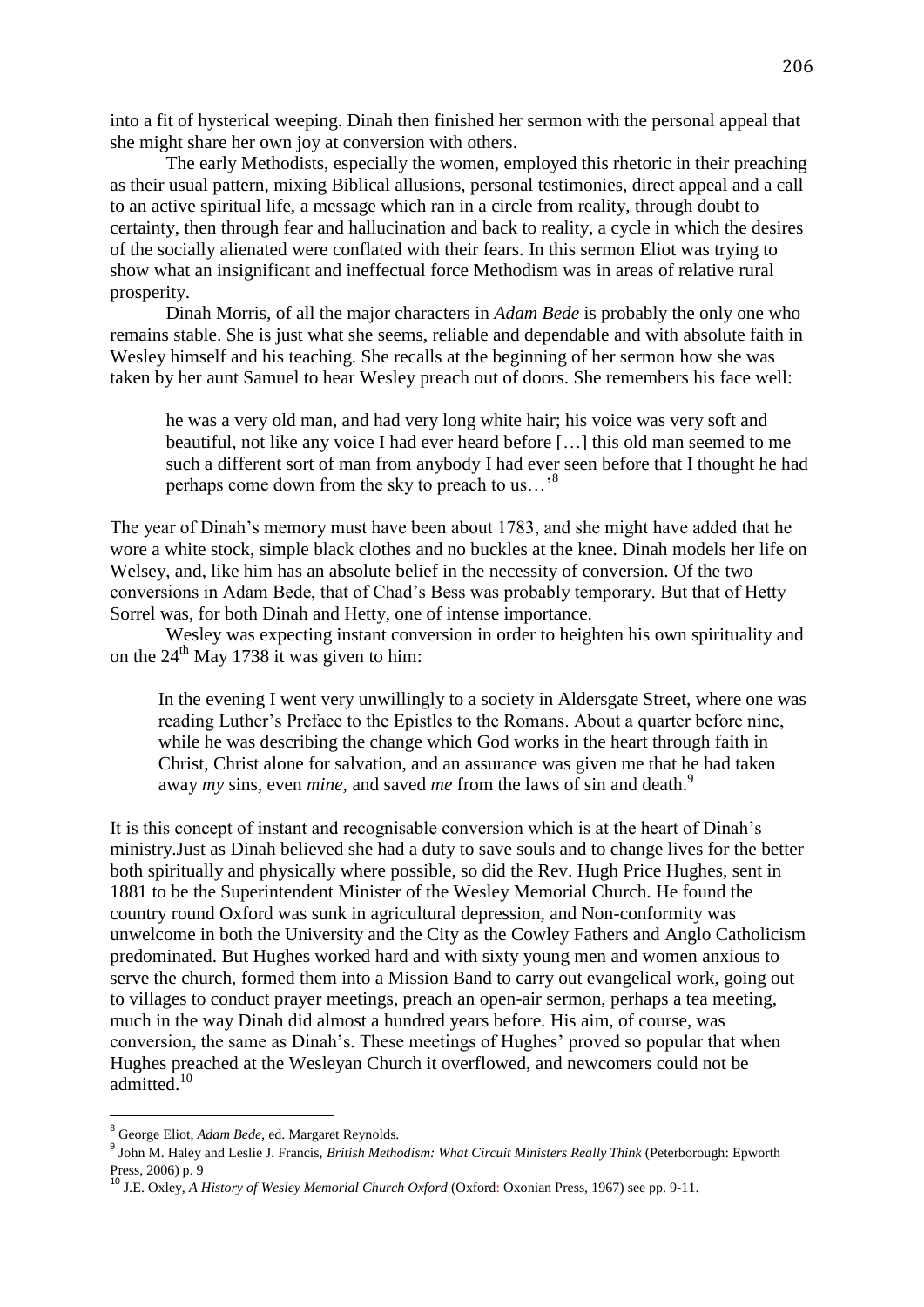The changes which were effected by Methodist sermons were evident. They could not be disputed and were dependent on a belief in doctrines which left no room for manoeuvre. This was in complete contrast to the changes which Eliot wrought in her characters, and which the reader might interpret in the light of what might have been.

 When Eliot portrays the Vicar of Hayslope as a rosy and handsome man who prefers to play chess with his mother and ride out round his acres with only minimal inconvenience to himself from parish duties, she does not blame him, but tells the reader that this is how the world is. He is neither bad nor wealthy, but knows how to make the best of what he has, and is benign and well-liked by his parishioners. Eliot tells her readers that it is her duty to tell the truth, and that these mortals must be accepted as they are, accepted with love and tolerance. But the vicar, in his desire to be liked, has not the courage to confront his godson, Arthur Donnithorn. Arthur longs for guidance as he attempts to make what he knows is his despicable behaviour known to his godfather, who suspects something but has not the courage to speak out, fearing a rift in their comfortable relationship, and as a result Hetty's life is ruined. What the reader at first perceives to be the most likeable of men is actually weak and cowardly, and the once handsome charming and benevolent young squire is a thoughtless, irresponsible, blaggard, prepared to use a pretty, vain country girl then desert her when he tires of her.

 Eliot's first use of shifting perspectives is in her three short stories which form *Scenes of Clerical Life*. This, her first work of fiction immediately precedes *Adam Bede*, each story telling of the small town gossips' views of its central characters, three successive clergymen, then slowly revealing that what we believed at first to be the truth about them is in fact far otherwise. This she does also, but in a far less concentrated form in *Adam Bede*, revealing half hidden truths in a series of parallels which reflect the duality of her plot. Stonyshire is contrasted with the beauties of Hayslope, and Arthur's crooked character with Adam's upright one, Dinah with Hetty and the pastoral idyll which contains tragedy amongst the beauties of nature. This duality is nowhere better expressed than in the scene where Dinah's singleness of purpose is compared with Hetty's as they sit in their adjoining bedchambers, each pursuing her own particular form of worship, Hetty's that of her beautiful body with its luxuriant hair, lustrous eyes and white arms and shoulders, and Dinah's that of her saviour. Their lives run parallel, not really touching each other at any significant points in spite of Dinah's best efforts, until the encounter in the prison cell. Unlike the Vicar, Dinah can always rely on the right guidance from her Lord, and knowing that Hetty is in some sort of trouble opens her Bible for guidance and immediately reads 'And they all wept sore and fell upon Paul's neck and kissed him.<sup>11</sup> It is on these two pairs of encounters that the plot hangs, Arthur and the vicar, one with a confession and the other not willing to hear it, and Hetty and Dinah, one with a guilty secret and determined not to reveal it, and the other wanting to help to avoid the disastrous consequences of pursuing that secret.

 Dinah's sermon in the cell, delivered in the belief that God's forgiveness depends on the willingness of the sinner to repent, hinges on Hetty's willingness to confess her crime, and this confession Dinah manages to extract. But she knows also that she must not hurry God's work, and it is only after she has won the confidence of the terrified and trembling Hetty that she begins her sermon, based on the words Jesus spoke from the cross and ending with the confession. 'Father I have sinned'. This sermon is a direct intervention between herself and God and is delivered face to face with great intimacy and urgency whilst Dinah clasps Hetty to her in a loving embrace, telling her of Christ's suffering and crucifixion to save sinners. Eliot uses this scene to illustrate Dinah's true humanitarianism. She has based the scene on an

 $\overline{\phantom{a}}$ 

<sup>11</sup> George Eliot, *Adam Bede,* ed. Margaret Reynolds p. 173.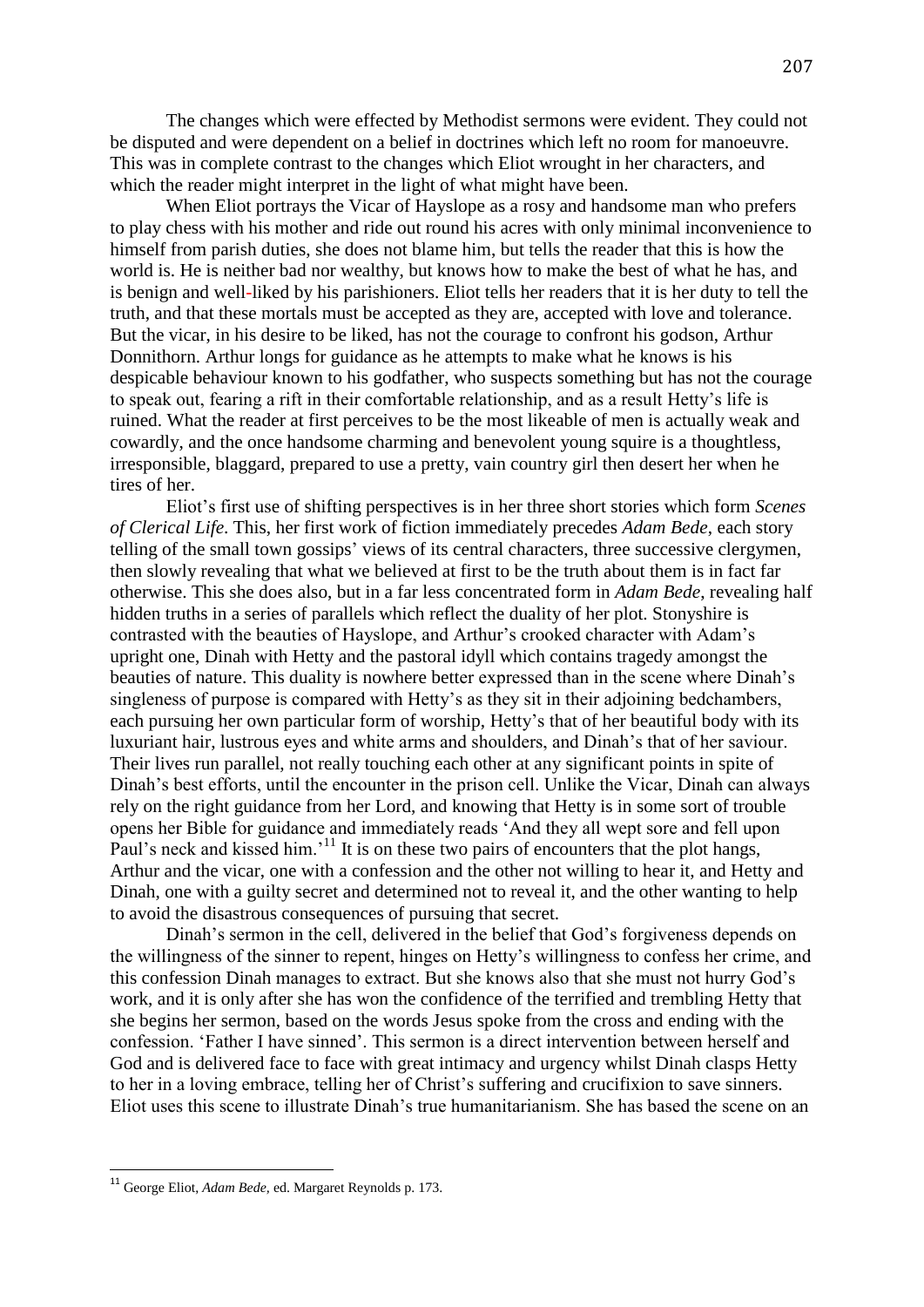account given to her by her Methodist aunt Samuel of one of her own experiences as a prison visitor.

 Eliot's knowledge of both Methodism and the Anglican church is drawn not only from her own extensive scholarship but also, on a more personal level, from her own childhood experiences of Methodism and that of her later Anglicanism, and it is from these sources that she makes her comparison between Methodist fervour and the rather more easy-going, indulgent Anglicanism she portrays in *Adam Bede*.

 Until after Wesley's death Methodists were an uneasy part of the Anglican Church. They had always ignored parish boundaries and believed their mission was to the whole country rather than the parish. They had not been afraid to risk unpopularity by their support of the working man, and their belief was that he had an equal right to the education which would lift him out of ignorance, and towards the salvation which was his by right. After his death it was decided to separate from the Anglicans and become a Dissenting Church. The Wesley Memorial Church in Oxford has therefore been a church in its own right for many years and is rather different from the one which Dinah Morris knew, yet still at the heart of both is the teaching of Wesley himself. Women preachers were forbidden during Dinah's lifetime, but she would no doubt be delighted to know that Methodists now have women Ministers preaching in their pulpits.

 These two artefacts, the church and the book, are brought together in pairs of contrasts: the solid permanence of stone with the flimsy impermanence of paper: the certainty of the doctrines and activities of the church and the shifting perspectives and possibilities of other interpretations of the novel: the spirituality of the religion and the imagination of the author, but within these opposites is the truth which is believed to be at the heart of both. At the opening of the Methodist Church, Dr Rigg spoke of the mysteries of nature which we have difficulty in believing but yet are true and that much in Christianity is also difficult to believe but true.<sup>12</sup> Eliot also believes that as a novelist she should tell of how things really are, that she *might* refashion life and character but 'my strongest effort is…to give a faithful account of men and things… as if I were in the witness box narrating my experiences on oath.'<sup>13</sup>

 $\overline{a}$ 

<sup>12</sup> J.E.Oxley, *A History of Wesley Memorial Church Oxford.* p. 28.

<sup>13</sup> George Eliot, *Adam Bede,* ed. Margaret Reynolds. p. 193.